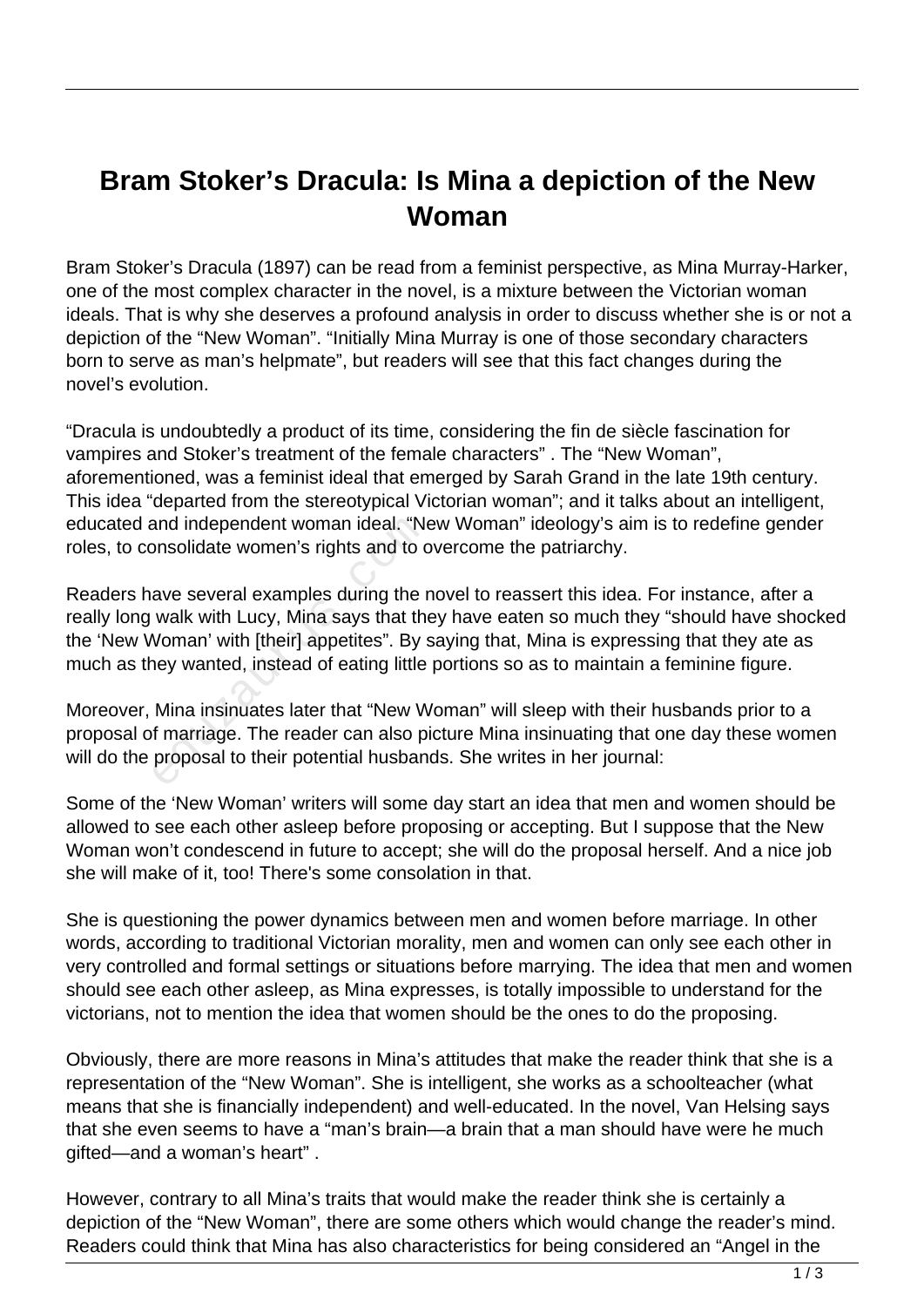House". The "Angel in the House" is a fundamental Victorian term from the beginning of the century, that explained that women had to remain at the private sphere. In other words, women had to stay at their homes, taking care of their children and husband and doing the houseworks.

Mina could be the "Angel in the House" if one pays attention to some extracts. A good example is the moment when Mina wants to help Jonathan - her future husband - with his studies and she has been "practicing shorthand" . The motif why she had been doing so is because she wants to "be able to be useful to Jonathan" .

Throughout the novel, the reader can see in Mina a perfect wife. When Jonathan, for instance, is trapped at Count Dracula's castle and she does not know anything about him for months, she gets seriously worried. She writes "Another three days, and no news. This suspense is getting dreadful" . Instead of looking for a new husband, she remains faithful to Jonathan and does what she can to bring him back.

Another important point of the novel in order to keep Mina inside the traditional Victorian woman side is that Stoker does not sexualized her. That is to say, during a large quantity of scenes in the novel there is no sexual reference towards Mina. What is more, she is represented as a mother to almost all men who appear in the story. Readers can be aware of that when Arthur cries on Mina's shoulder after having read all the documents about Lucy's death:He stood up and then sat down again, and the tears rained down his cheeks. I felt an infinite pity for him, and opened my arms unthinkingly. With a sob he laid his head on my shoulder, and cried like a wearied child, whilst he shook with emotion. here is no sexual reference toward<br>almost all men who appear in the<br>ina's shoulder after having read al<br>at down again, and the tears raine<br>y arms unthinkingly. With a sob he<br>iild, whilst he shook with emotion.<br>n have somet

We women have something of the mother in us that makes us rise above smaller matters when the mother spirit is invoked;

Contrasting with the chastity inherent in Mina, Stoker puts the three vampire women who, at the beginning of the novel, seduce Jonathan:

All three had brilliant white teeth, that shone like pearls against the ruby of their voluptuous lips. There was something about them that made me uneasy, some longing and at the same time some deadly fear. I felt in my heart a wicked, burning desire that they would kiss me with those red lips.

The three vampires are the representation of sexuality in Dracula. In this particular scene, the blonde vamp "takes a very active role, turns Jonathan into the passive recipient of her advances, and, had she succeeded, this particular act certainly would not result in the procreation of children". The only time when Mina is sexualized is the moment she also gets infected by the Count:

With his left hand he held both Mrs. Harker's hands, keeping them away with his arms at full tension; his right hand gripped her by the back of the neck, forcing her face down on his bosom. Her white nightdress was smeared with blood, and a thin stream trickled down the man's bare breast which was shown by his tomopen dress. The attitude of the two had a terrible resemblance to a child forcing a kittens nose into a saucer of milk to compel it to drink.

Although Mina tries to conserve her chastity, she fails in preserving it and Dracula forces her to drink her own destruction. This scene might be an indicative of losing Mina's virginity as there